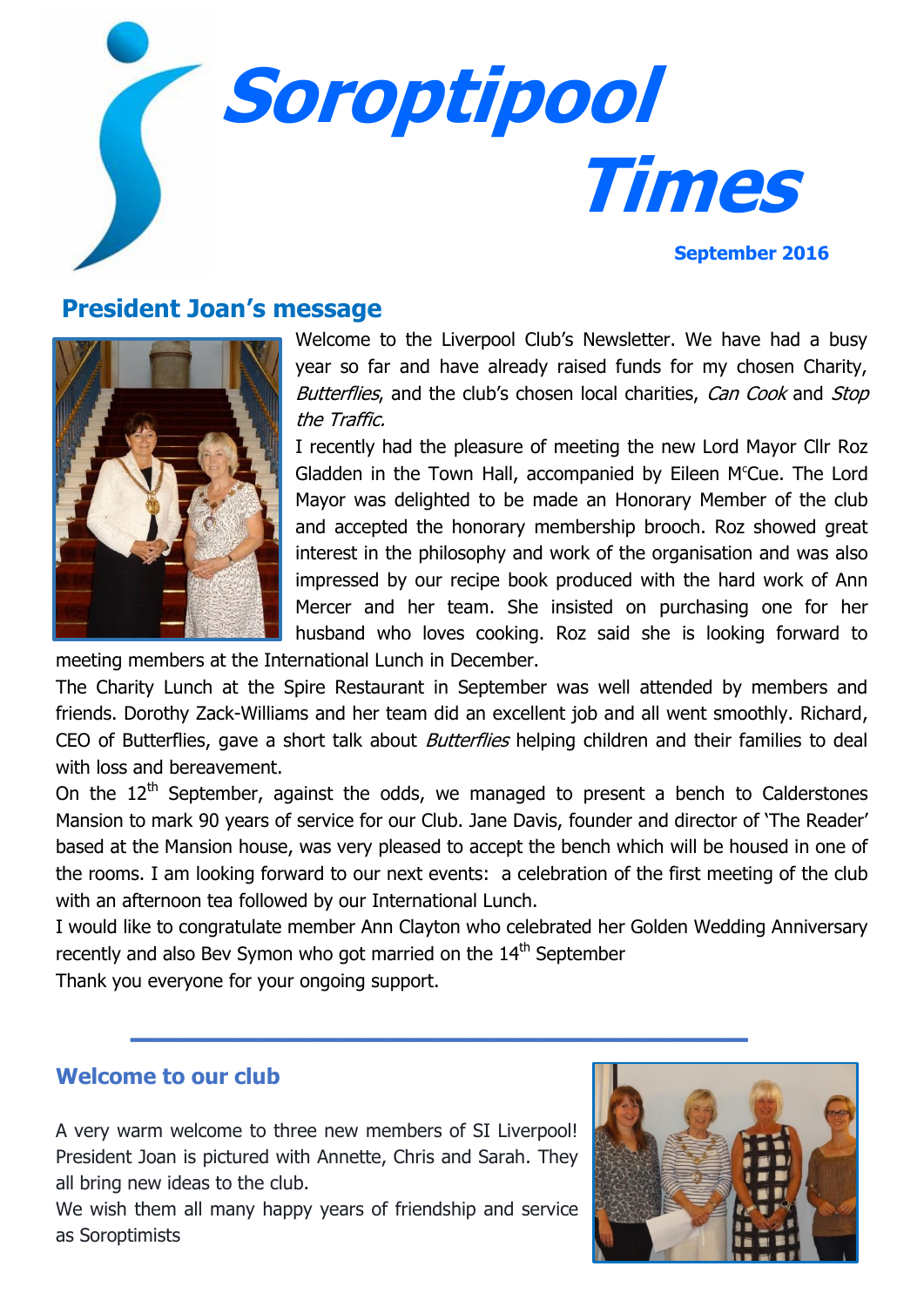**Growing Ideas**



Members enjoyed a working lunch while they discussed the SIGBI Growth Plan for the club. Everyone agreed it was three hours well spent and stimulated some great ideas for moving the club forward. A presentation then went forward to the rest of the club for wider discussion.

## **Bowling Team**

The ladies started practicing in June, getting their "thumbs and fingers" right. Liverpool did extremely well, winning three out of their five games. They even played a match in the rain and won.

The Liverpool team came third overall and three of our players made it to the final. Thanks to all the bowlers and their supporters. A special thank you must go to Sharon (Team Leader) who organised practices and liases with regional teams. Well done ladies!

## **Making a difference**



SI Liverpool continued to support Centre 56 by donating £250 as part of its Programme Action (Violence and Conflict). The Centre is doing a brilliant work looking after 26 after-school and 26 nursery children. The money will be used to help purchase iPads for the children. The Manager commented about their appreciation for the support SI Liverpool has been giving the Centre over the years.

#### **Food Bank benefits from Golden Wedding**



Ann Clayton writes: When we held a small party for family and close friends celebrate our Golden Wedding at the end of July, Pete and I wanted to find a way of asking our guests, without embarrassing anyone, not to buy gifts - we felt that after 50 years we had managed to acquire more than enough "stuff" for our needs. But we knew people would want to bring *something*. I remembered SI Liverpool's collections for our local food banks, and thought it would be a bit different to ask wrapping, e.g. "Golden Shred", "Gold Blend", etc. The response was amazing (see photo),

and a wonderful collection of goods was brought to the party, and duly delivered to the food bank at the Bridge Centre, Heath Road. Maybe an idea for future Club events? We certainly enjoyed it!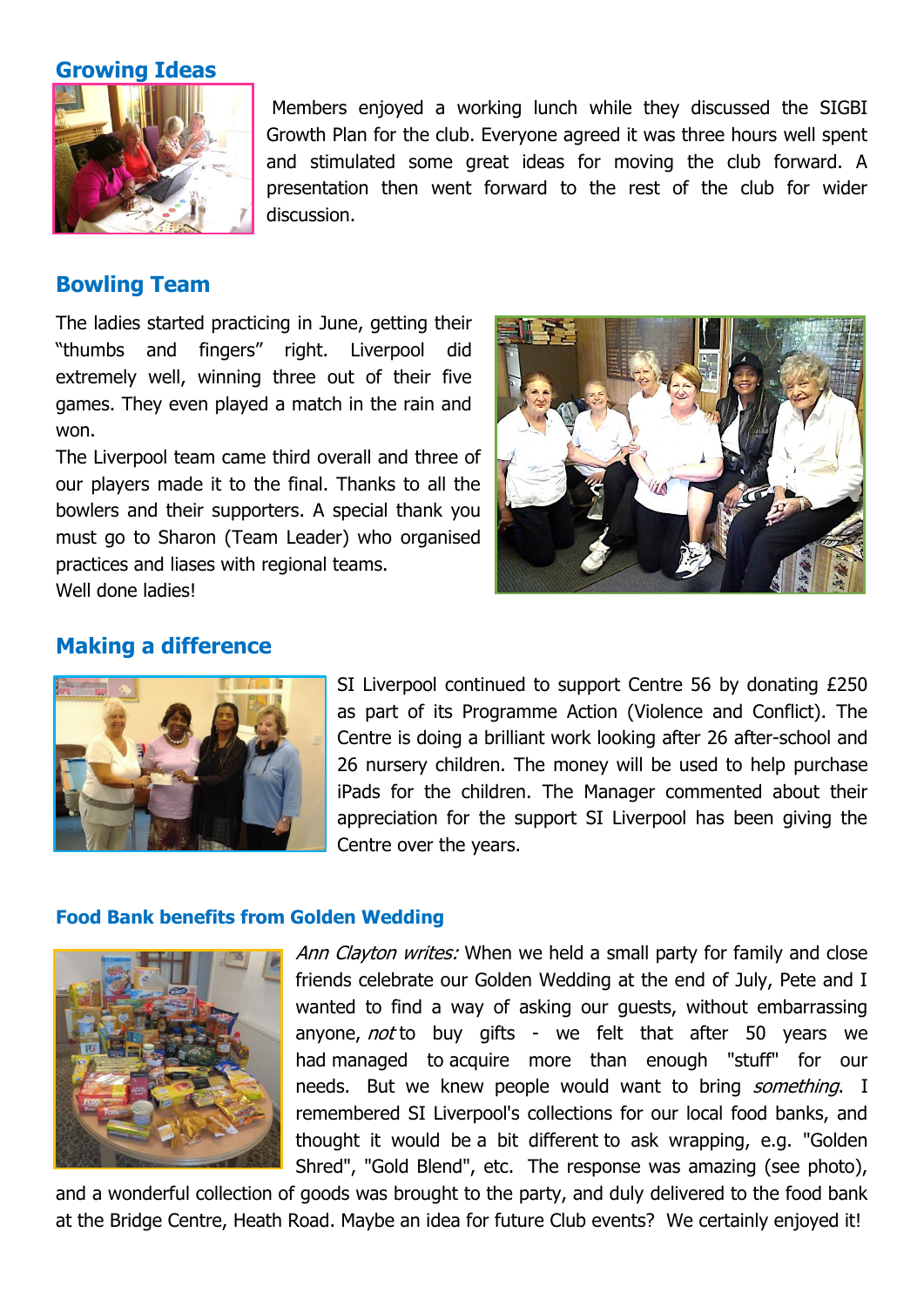# **Making life better for females in Nepal**

At our July Meeting, our guest speaker was Jenni Pizer, a nurse who has travelled extensively in Nepal, visiting women's groups in remote mountain areas. She has spoken to groups of women and girls about menstruation, a taboo subject which is never discussed in Nepalese culture. Indeed women are totally isolated during the time of their periods. Jenni spoke of the efforts that are being made to address this issue by a group of British women who educate the Nepalese women in the use of reusable sanitary protection. At present these pads are being made in this country, but it is hoped that the women will be able to produce them for themselves in Nepal.



Club members were very generous in donating a large quantity of knickers which will be sent out to Nepal where their cost is prohibitive. We would like to spread the news of this project and hope to take it to the Regional meeting.

### **A Recipe for raising Funds**



Our 50 Liverpool recipe books (well now 49 since the Lord Mayor recently bought one!) are available to club members, friends and family for a minimum donation of £5. All proceeds go to our club charities.

Hurry before they all go!

Our sincere thanks go to CDP Print Management, Liverpool who sponsored the printing of the books via their Corporate and Social responsibility department.

## **Lunching for Charity**

In September, members and guests enjoyed a charity lunch at the Spire Restaurant, Penny **Lane**. The event raised money for the the President's charity Butterflies. Local charities Can Cook and Stop the Traffic also benefitted. Around £430 was raised.

All agreed the food, service and company were most enjoyable. President Joan is pictured with Richard Brown, CEO of the Listening Ear. Thank you to all who came along.

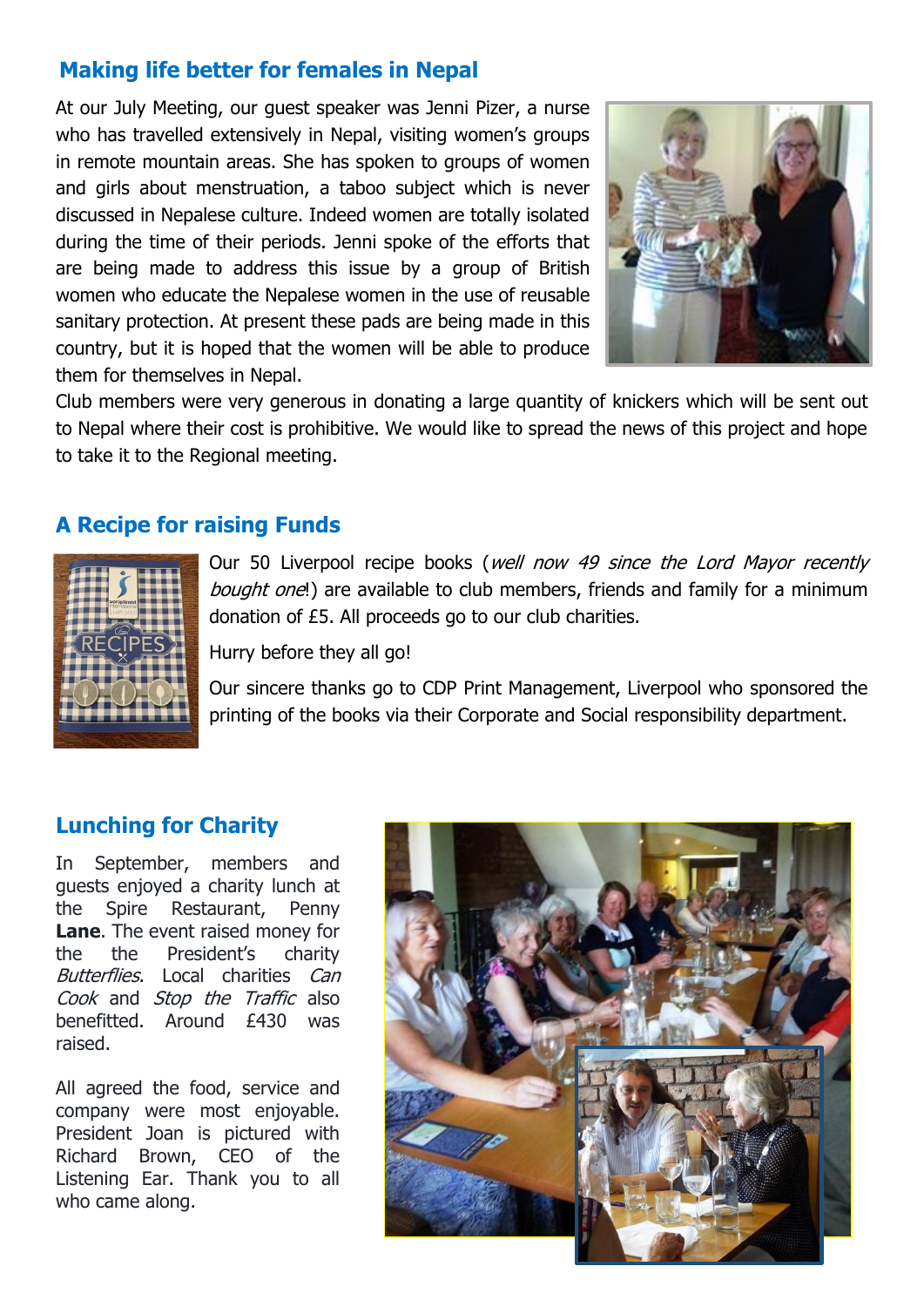## **Bench marks 90 years of service**

The Reader Organisation, based in Calderstones Mansion, agreed to house a bench which marked



the club's 90th year of service. On the 12th September, club members attended the presentation of a beautiful oak bench. Jane Davis, Founder and Director of the Reader Organisation, was very pleased to accept it. Jane was pleased to tell us about the Reader and the work they did. Refreshments followed and staff and members enjoyed chatting to one

another.

The presentation was a little earlier than the 90th anniversary of SI

Liverpool's first meeting 90 years ago. This was because the Mansion is about to undergo major refurbishments which will take rather a long time! Promising links have been made between the two organisations.



**This occasion reminded members of two other benches being presented in 2004:**

**\_\_\_\_\_\_\_\_\_\_\_\_\_\_\_\_\_\_\_\_\_\_\_\_\_\_**

### **Soroptimists donate two benches to the National Wildflower Centre**



In May 2004, during the visit of our Friendship Links Cologne and Eisenach, two benches were presented to the National Wildflower Centre in Huyton. The benches were to mark the year of office of the

outgoing President Joan Cheatley. All present enjoyed a tour of the centre and enjoyed a wonderful lunch.

We are pleased to say that the benches are still in use today.

Club members and guests from Cologne and Eisenach are pictured in a group photo on the right.

Do you recognise anyone from twelve years ago?



Many thanks to Judith Harris for sharing this story and photographs.